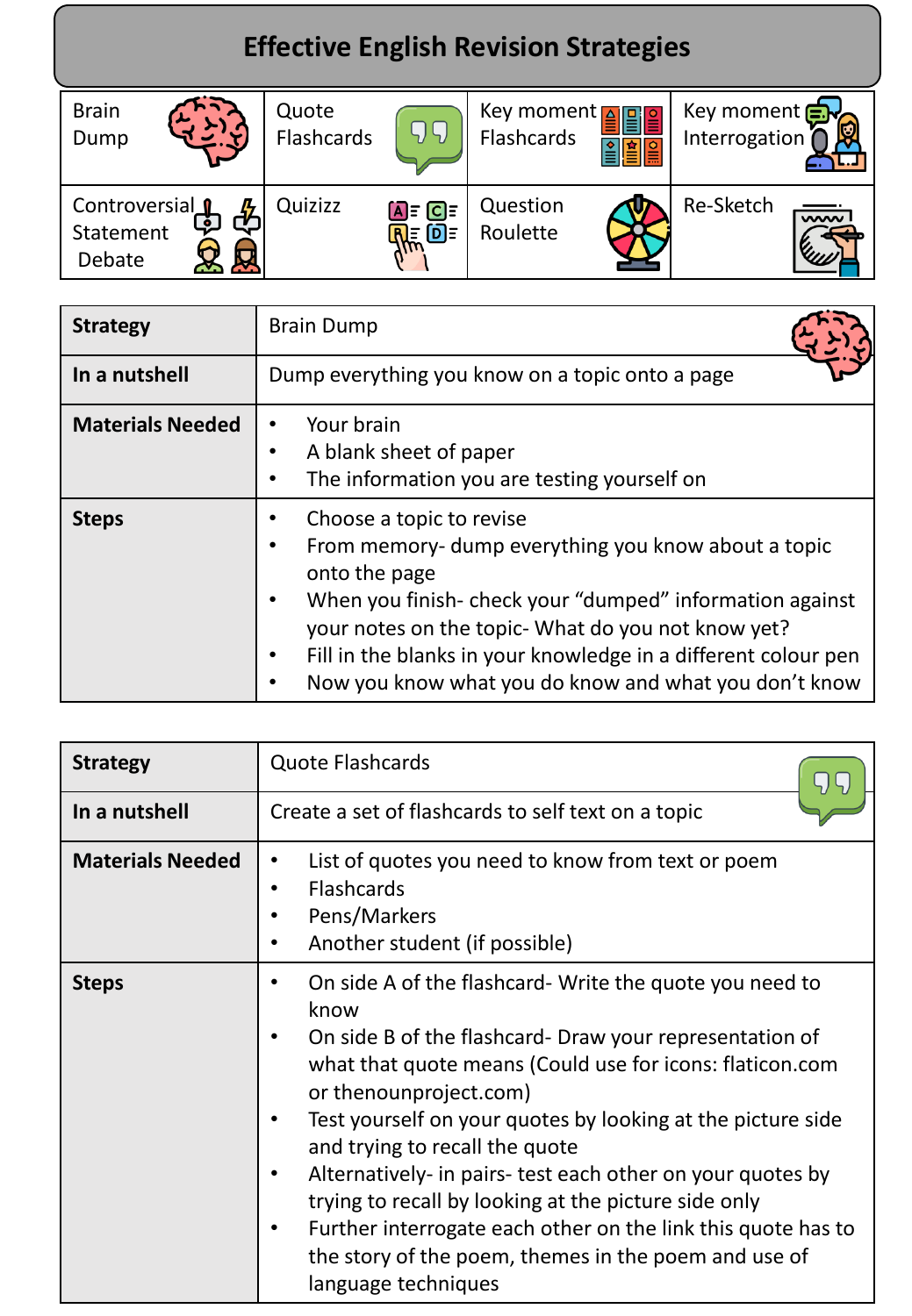| <b>Strategy</b>         | Key moment Flashcards                                                                                                                                                                                                                                                                                                                                                                                                                                                                                                                                                                                                                                                                                   |
|-------------------------|---------------------------------------------------------------------------------------------------------------------------------------------------------------------------------------------------------------------------------------------------------------------------------------------------------------------------------------------------------------------------------------------------------------------------------------------------------------------------------------------------------------------------------------------------------------------------------------------------------------------------------------------------------------------------------------------------------|
| In a nutshell           | Create a set of flashcards to self test on key moments<br>of a text                                                                                                                                                                                                                                                                                                                                                                                                                                                                                                                                                                                                                                     |
| <b>Materials Needed</b> | List of quotes you need to know from text or poem<br>Flashcards<br>$\bullet$<br>Pens/Markers<br>Another student (if possible)                                                                                                                                                                                                                                                                                                                                                                                                                                                                                                                                                                           |
| <b>Steps</b>            | On side A of the flashcard-Write a description of what<br>happened in the key moment<br>On side B of the flashcard-Write the quote from the key<br>٠<br>moment and draw your representation of what that quote<br>means (Could use for icons: flaticon.com or<br>thenounproject.com)<br>Test yourself on your quotes by looking at the key moment<br>side and trying to recall the quote. Flip over and text<br>yourself on the key moment by looking at the quote.<br>Alternatively- in pairs- test each other on your key<br>moments and quotes.<br>Further interrogate each other on the link this key moment<br>has to the story of the text, themes in the text and use of<br>language techniques. |

| <b>Strategy</b>         | Key moment interrogation                                                                                                                                                                                                                                                                                                                                    |
|-------------------------|-------------------------------------------------------------------------------------------------------------------------------------------------------------------------------------------------------------------------------------------------------------------------------------------------------------------------------------------------------------|
| In a nutshell           | Interrogate and discuss in a pair your knowledge of a key<br>moment                                                                                                                                                                                                                                                                                         |
| <b>Materials Needed</b> | Key moment extracts from text or page numbers of where<br>to locate the extracts<br>Another student (if possible)<br>٠                                                                                                                                                                                                                                      |
| <b>Steps</b>            | Student 1: Has key moment extract open in front of them.<br>٠<br>Student 2: Is examined and interrogated by student 1 about<br>$\bullet$<br>their knowledge on the key moment. Looking for<br>information about plot, character, themes and language<br>techniques.<br>For next key moment-students rotate roles.<br>Repeat through the list of key moments |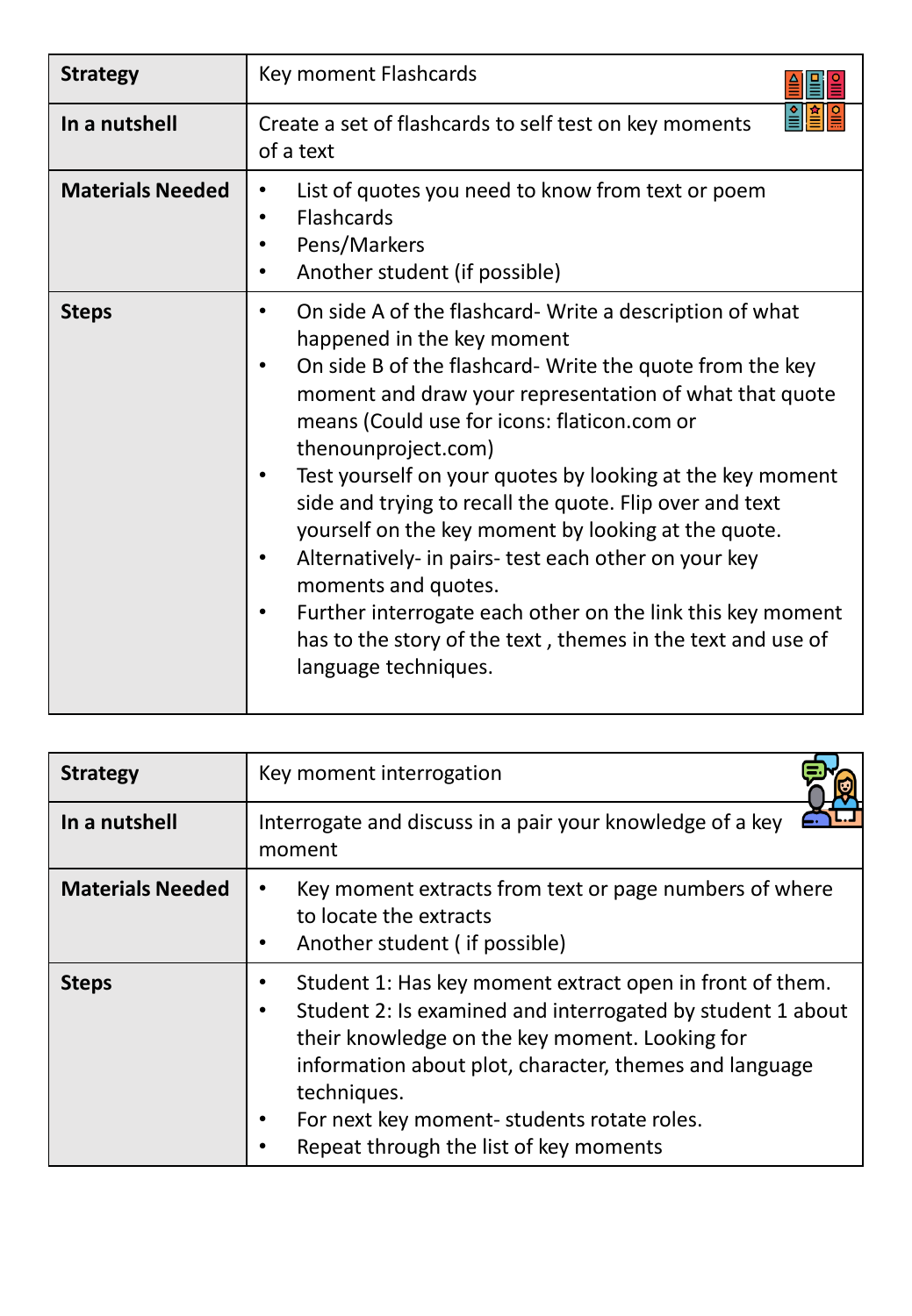| <b>Strategy</b>         | <b>Controversial Statement Debate</b>                                                                                                                                                                                                                                                                                                                                                                |  |  |
|-------------------------|------------------------------------------------------------------------------------------------------------------------------------------------------------------------------------------------------------------------------------------------------------------------------------------------------------------------------------------------------------------------------------------------------|--|--|
| In a nutshell           | Debate and discussion on a text                                                                                                                                                                                                                                                                                                                                                                      |  |  |
| <b>Materials Needed</b> | A list of controversial statements about a text (E.G: The<br>٠<br>deaths in Romeo and Juliet are all Romeo's fault)<br>Class group                                                                                                                                                                                                                                                                   |  |  |
| <b>Steps</b>            | Write/ put a controversial on the board<br>٠<br>Ask students to put hands up to say if they agree or<br>$\bullet$<br>disagree with the statement<br>Ask students to back up their opinion by offering evidence<br>$\bullet$<br>from the text.<br>Ask student with a differing opinion to counter the<br>٠<br>argument and to offer evidence to back up their opinion<br>with evidence from the text. |  |  |

| <b>Strategy</b>         | Quizizz<br>DE<br>╟╩                                                                                                                                                                                                                                                                                                   |
|-------------------------|-----------------------------------------------------------------------------------------------------------------------------------------------------------------------------------------------------------------------------------------------------------------------------------------------------------------------|
| In a nutshell           | Digital self quizzing or whole class digital quizzing                                                                                                                                                                                                                                                                 |
| <b>Materials Needed</b> | Access to a device with internet<br>Quizizz account<br>Class group                                                                                                                                                                                                                                                    |
| <b>Steps</b>            | Register for a free Quizizz account<br>Find a pre-made quiz on a text or a topic (E.g.: Animal<br>farm or poetic techniques}<br>Students can take tests themselves or teacher can run a<br>live whole class quiz<br>Students get instant feedback as to what they know and<br>don't know and also the correct answer. |